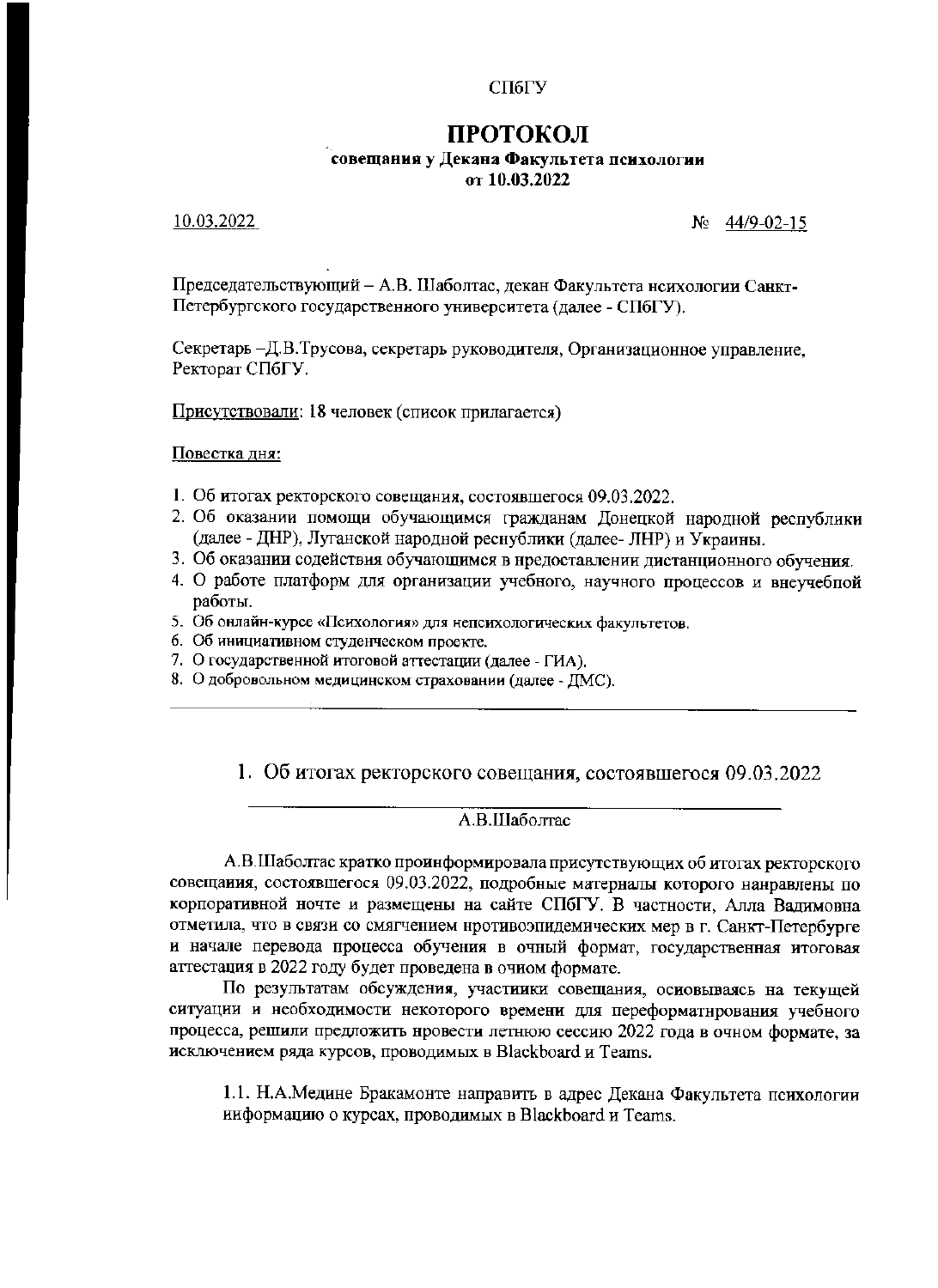2. Об оказании помощи обучающимся гражданам ДНР, ЛНР и Украины

## A.B.IIIaболтас

А.В.Шаболтас сообщила участникам совещания о том, что 04.03.2022 в СПбГУ открылись пункты нриема гуманитарной номощи для беженцев из ДНР, ЛНР и Украины. Все желающие могут носетить нункты нриема гуманитарной помощи и внести свой вклад. Подробная информация о том, что приннмается в качестве гуманитарной помощи, размещена на сайте Управления по работе с молодежью. Гуманитарную помощь принимают по следующим адресам:

- Уннверситетская набережная, дом 136, 2 этаж, номещення 2-6;

- Биржевая линия Васильевского острова, дом 6, помещения 10-11;

- Петергоф, Университетский проспект, дом 28, кабинет 4329.

Также помощь обучающимся, прибывшим в СПбГУ и другие вузы Санкт -Петербурга и Северо-западного федеральиого округа в порядке перевода из высших учебных заведений ДНР, ЛНР и Украины, готовы оказать сотрудники Психологической клиники СПбГУ. Алла Вадимовиа сообщила участникам совещания, что Психологнческой клинике в силу большого объема работ, иужно оказать поддержку в обеспечении консультационной номощи.

В ближайшее время начнет работать телефон доверия: грунпа волонтеров уже набрана, началось обучеине. Студенты, интересующиеся участием в данном проекте, могут обратиться к доцеиту кафедры психологии личности СПбГУ Елене Викторовне Зиновьевой (e.zinovieva@spbu.ru).

2.1. Присутствующим принять информацию к сведению.

# 3. Об оказании содействия обучающимся в предоставлении дистанционного обучения

## А.В.Шаболтас

А.В.Шаболтас проинформировала участников совещания о том, что ноступает и будет ноступать информация об оказании помощи в предоставлении дистанционного обучения студентам, приезжающим из горячих точек или вынужденным покинуть границы Российской Федерации. Студенты должиы нонимать, что заявления о переводе иа дистанциоиное обучение должны иметь основания, которые имеют уважительный характер.

3.1. Присутствующим нринять ииформацию к сведению.

## 4. О работе платформ для организации учебного, научиого процессов и внеучебной работы

## А.В.Шаболтас

А.В.Шаболтас сообщила о том, что Унравление-служба информационных техиологий СПбГУ работает над альтернативной платформой, которая будет процессов и внеучебной работы. иснользоваться для учебного, научного Рассматриваются продукты давних партиеров СПбГУ: Яндекс, VK (Vail.ru Group), Сбер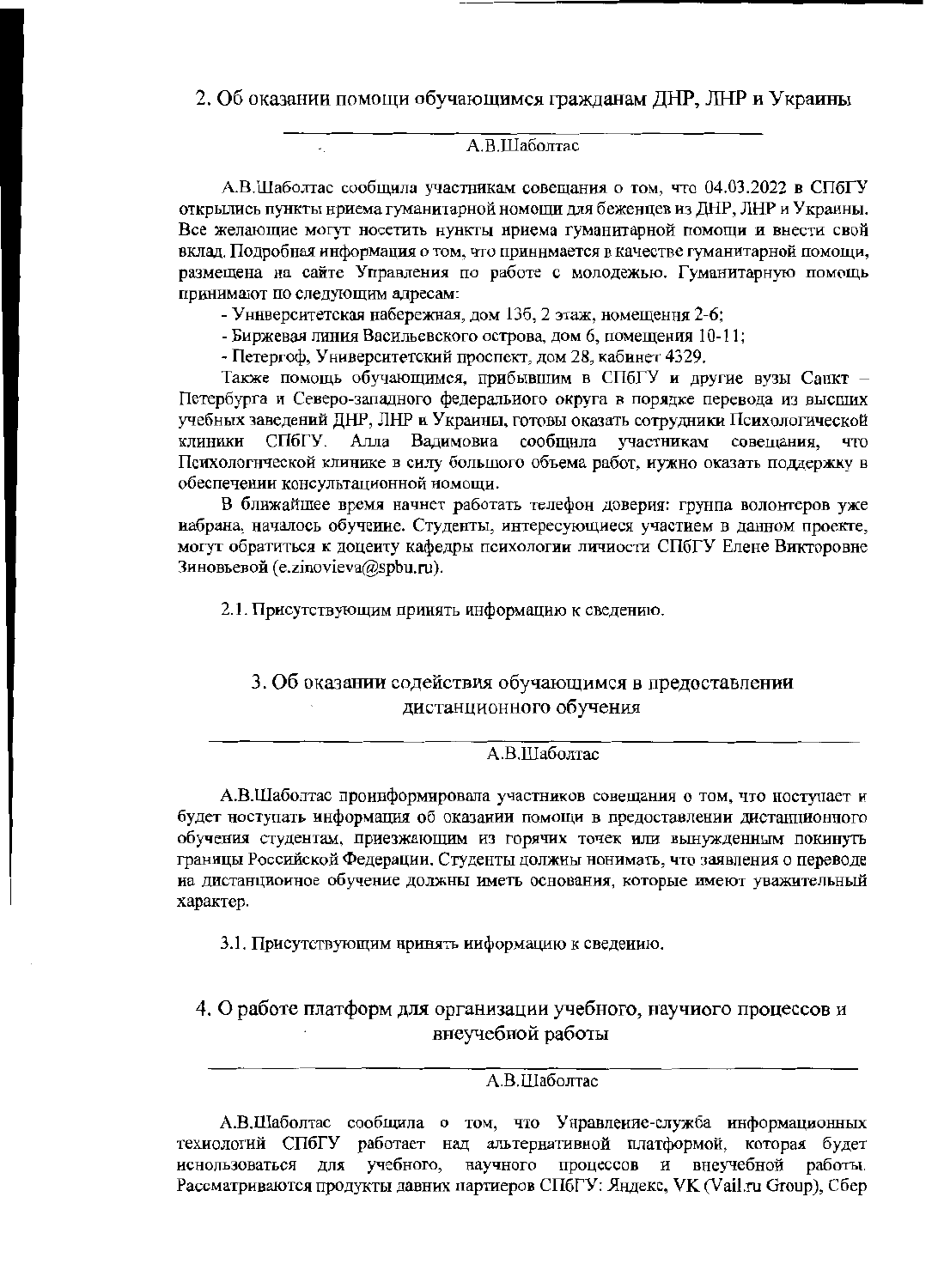н другнх, а также других перспективных комнаний - например, Pruffme, TrueConf, Webinar.Ru, разработчики офисных приложений «Р7», «Мой Офис».

Алла Валимовна уточнила, что все онлайн-курсы СПбГУ будут доступны на платформе «Открытое образовалие», также СПбГУ работает над собственной платформой электронного образования.

4.1. Присутствующим принять информацию к сведенню.

5. Об онлайн-курсе «Психология» для непсихологических факультетов

#### А.В.Шаболтас

А.В.Шаболтас ноблагодарнла коллег, которые работали над данным курсом, который занущен на всех доступных ресурсах как для вузов Российской Федерации, так н внутреннего использоваиия. Алла Вадимовна нодчеркнула полезность запуска онлайнкурсов по психологии для ненснхологических факультетов с точки зрения профессионального значения и продвижения СПбГУ. На совещании обсуждалась целесообразность записи отдельного курса но психологии педагогике для непсихологических факультетов.

5.1. Присутствующим прииять информацию к сведению.

6. Об инициативном студенческом проекте

#### A.B.IIIаболтас

А.В.Шаболтас сообщила участникам совещания о студенческом проекте «Патронус», направленном на повышение навыков освоения нрофессиональных комнетенций нсихолога, в формате внеучебных встреч-занятий. Проекту необходим куратор, старший преподаватель, который смог бы оказывать методическое и супервизионное сопровождение работы студентов.

6.1. Присутствующим нринять информацию к сведению.

## 7. O THA

#### А.В.Щукин

А.В.Щукин сообщил участникам совещания о том, что составы экспертных комиссии и расписание ГИА для бакалавров, магистраптов и специалистов составлены. 17.05.2022 нройдет государственный экзамен. С 01.06.2022 будет нроходить защита выпускных квалификационных работ (далее - ВКР). Все комиссии будут ориентированы на очное проведение госэкзамена и защит.

Антоп Владимирович вынес предложение по датам проведения госэкзаменов и защите ВКР у аспирантов. Государственный экзамен можно нровести 15.06. - 17.06.2022, защиту ВКР 28.03 - 30.03.2022. Возражений не поступило.

7.1. Присутствующим прииять информацию к сведению.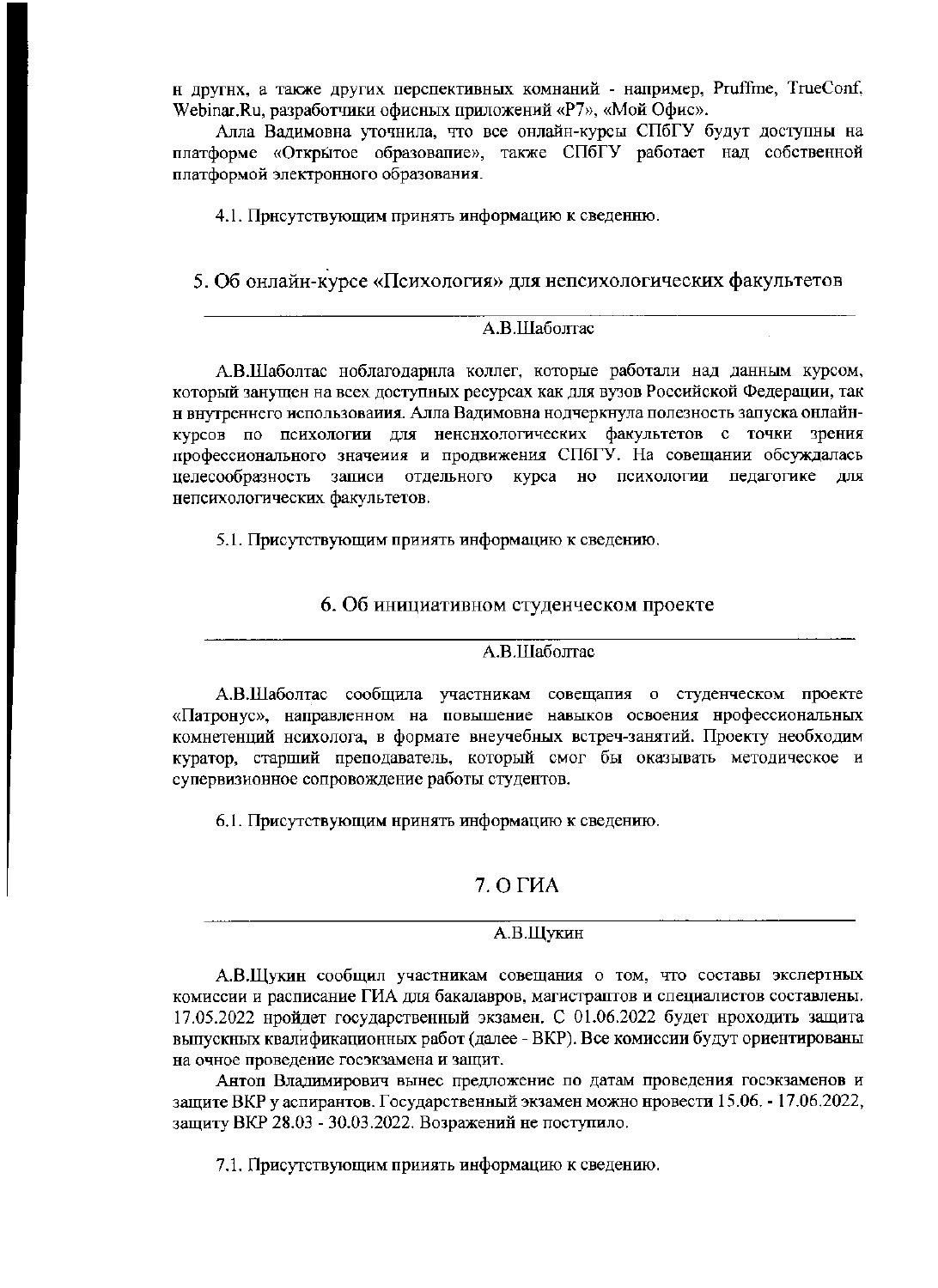#### Е.А.Столярчук

Е.А.Столярчук сообщила участникам совещания, что с программами добровольного медицинского страхования и условиями приобретения полисов ДМС можно ознакомиться на сайте Первичной профсоюзной организации сотрудников СПбГУ. Заявки на добровольное медицинское страхование принимаются в установленные сроки, а именно с 09.03.2022 по 14.04.2022. Оформить страховки можно в одной из страховых комнапий, которые сотрудничают с университетом («Гайде», «Росгосстрах», «Энергогарант»).

8.1. Присутствующим принять информацию к сведению.

Председательствующий

 $\mathbb{Z}^2$ 

А.В.Шаболтас

Секретарь

Д.В.Трусова